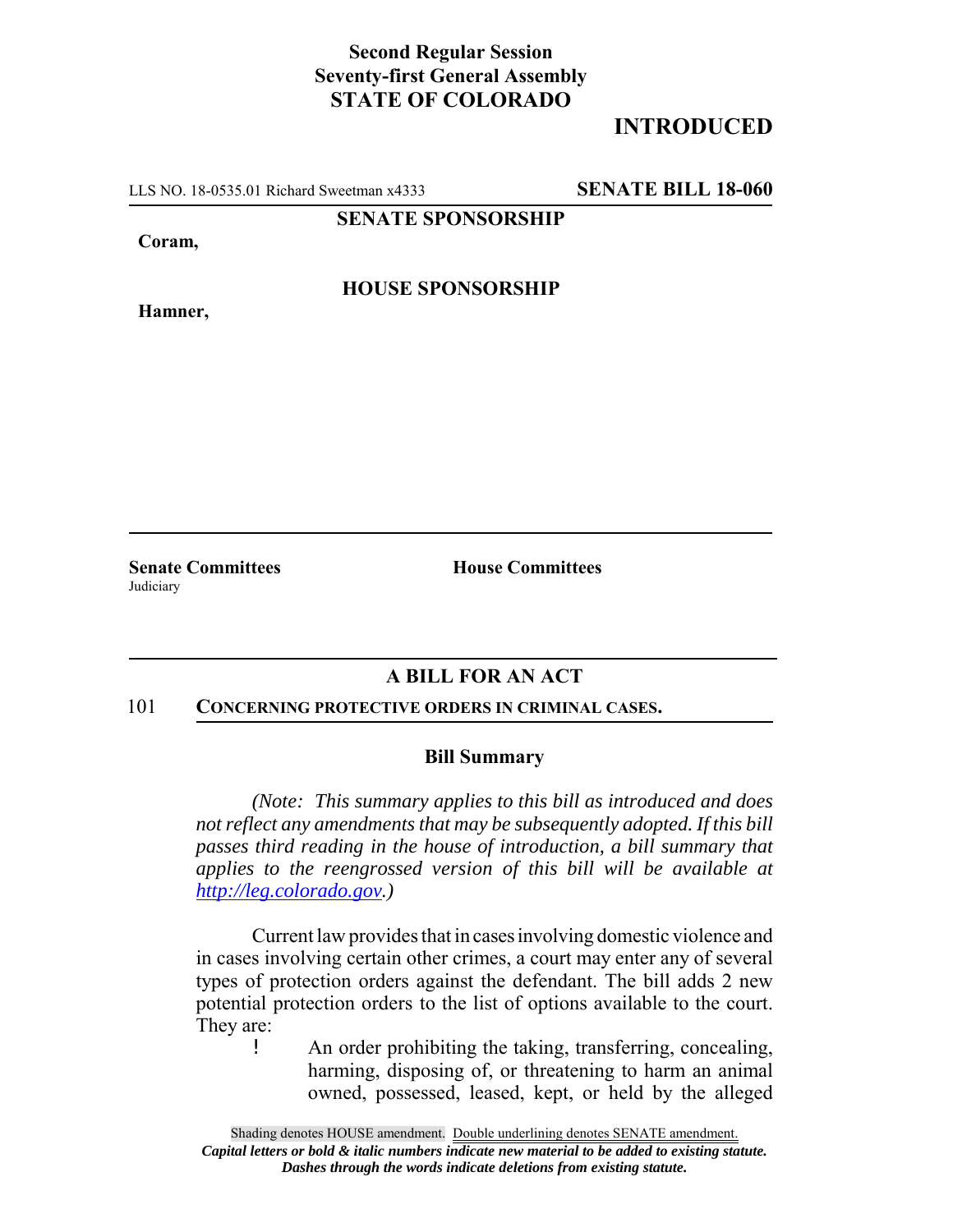victim or witness; and

! An order directing a wireless telephone service provider to transfer the financial responsibility for and rights to a wireless telephone number or numbers to the petitioner if the petitioner satisfies certain criteria.

The bill also clarifies that the issuance of a protection order in a case involving domestic violence or any of certain crimes does not preclude a court from issuing a protective order in a civil proceeding.

- 1 *Be it enacted by the General Assembly of the State of Colorado:*
- 2 **SECTION 1.** In Colorado Revised Statutes, 18-1-1001, **amend** 3 (3) introductory portion, (3)(d), and (3)(e); and **add** (3)(f), (3)(g), (8)(a.3),
- 4 (8)(c), and (10) as follows:
- 

## 5 **18-1-1001. Protection order against defendant - definitions.**

- 6 (3) Nothing in this section shall preclude PRECLUDES the defendant from 7 applying to the court at any time for modification or dismissal of the 8 protection order issued pursuant to this section or the district attorney 9 from applying to the court at any time for further orders, additional 10 provisions under the protection order, or modification or dismissal of the 11 same. The trial court shall retain RETAINS jurisdiction to enforce, modify, 12 or dismiss the protection order until final disposition of the action. Upon 13 motion of the district attorney or on the court's own motion for the 14 protection of the alleged victim or witness, the court may, in cases 15 involving domestic violence as defined in section 18-6-800.3 (1) and 16 cases involving crimes listed in section 24-4.1-302,  $C.R.S.,$  except those 17 listed in paragraphs (cc.5) and (cc.6) of subsection  $(1)$  SUBSECTIONS 18 (1)(cc.5) AND (1)(cc.6) of that section, enter any of the following further 19 orders against the defendant:
- 20 (d) An order prohibiting possession or consumption of alcohol or 21 controlled substances; and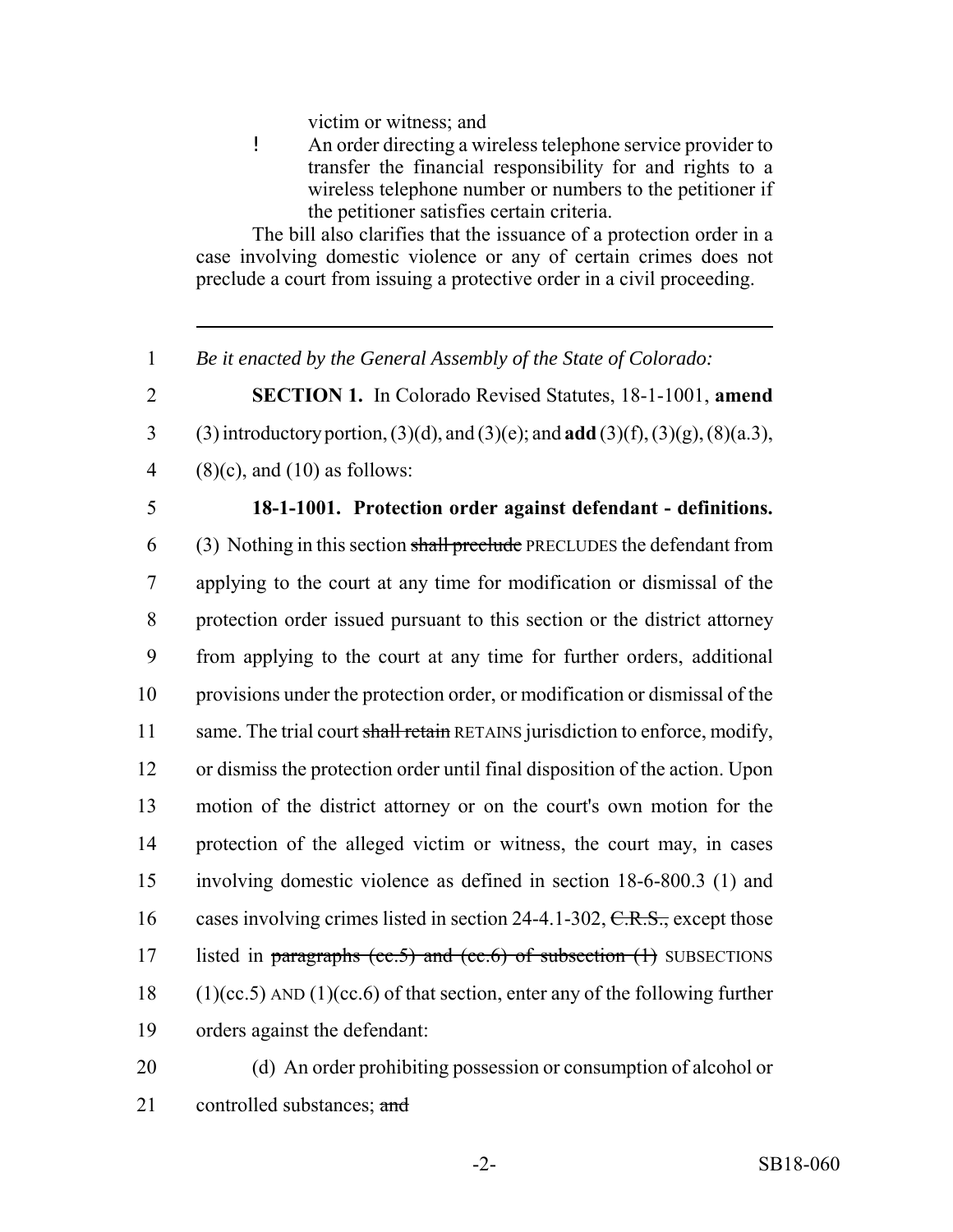(e) Any other order the court deems appropriate to protect the 2 safety of the alleged victim or witness. AN ORDER PROHIBITING THE TAKING, TRANSFERRING, CONCEALING, HARMING, DISPOSING OF, OR THREATENING TO HARM AN ANIMAL OWNED, POSSESSED, LEASED, KEPT, OR HELD BY THE ALLEGED VICTIM OR WITNESS;

 (f) (I) AN ORDER DIRECTING A WIRELESS TELEPHONE SERVICE PROVIDER TO TRANSFER THE FINANCIAL RESPONSIBILITY FOR AND RIGHTS TO A WIRELESS TELEPHONE NUMBER OR NUMBERS TO THE PETITIONER IF THE PETITIONER:

10 (A) IS NOT THE ACCOUNT HOLDER; AND

 (B) PROVES BY A PREPONDERANCE OF THE EVIDENCE THAT THE PETITIONER AND ANY MINOR CHILDREN IN THE PETITIONER'S CARE ARE THE PRIMARY USERS OF EACH WIRELESS TELEPHONE NUMBER THAT WILL BE ORDERED TO BE TRANSFERRED BY A COURT UNDER THIS SUBSECTION (3)(f).

 (II) (A) AN ORDER TRANSFERRING THE FINANCIAL RESPONSIBILITY FOR AND RIGHTS TO A WIRELESS TELEPHONE NUMBER OR NUMBERS TO A PETITIONER UNDER THIS SUBSECTION (3)(f) MUST BE A SEPARATE ORDER THAT IS DIRECTED TO THE WIRELESS TELEPHONE SERVICE PROVIDER.

 (B) THE ORDER MUST LIST THE NAME AND BILLING TELEPHONE NUMBER OF THE ACCOUNT HOLDER, THE NAME AND CONTACT 22 INFORMATION OF THE PETITIONER TO WHOM THE TELEPHONE NUMBER OR NUMBERS WILL BE TRANSFERRED, AND EACH TELEPHONE NUMBER TO BE TRANSFERRED TO THE PETITIONER.

 (C) THE COURT SHALL ENSURE THAT THE PETITIONER'S CONTACT INFORMATION IS NOT PROVIDED TO THE ACCOUNT HOLDER IN PROCEEDINGS HELD UNDER THIS SUBSECTION (3)(f).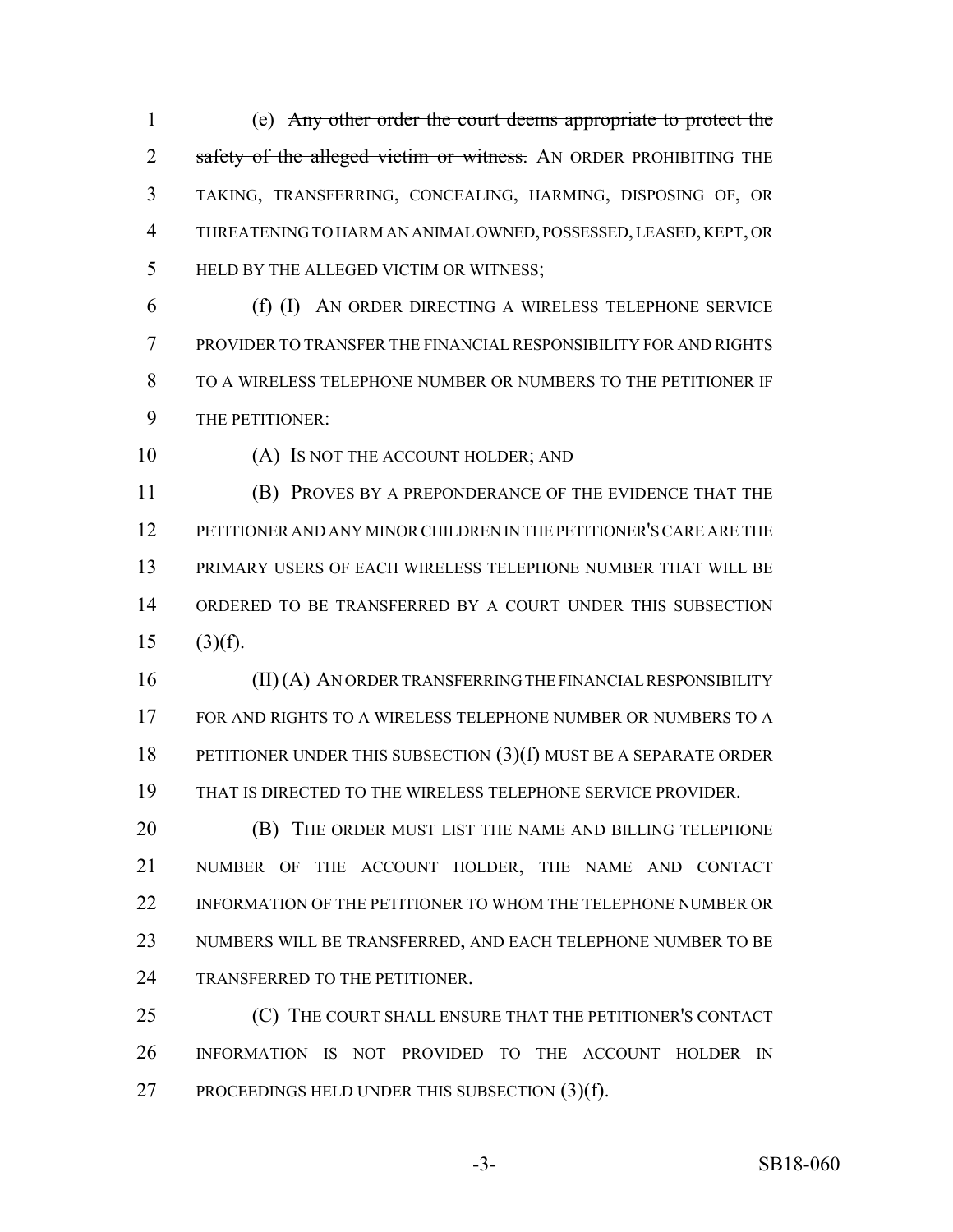(D) THE ORDER MUST BE SERVED ON THE WIRELESS TELEPHONE SERVICE PROVIDER'S REGISTERED AGENT.

 (E) A WIRELESS TELEPHONE SERVICE PROVIDER SHALL TERMINATE THE RESPONDENT'S USE OF A TELEPHONE NUMBER THAT THE COURT HAS ORDERED TO BE TRANSFERRED TO THE PETITIONER PURSUANT TO THIS SUBSECTION (3)(f) UNLESS THE WIRELESS TELEPHONE SERVICE PROVIDER NOTIFIES THE PETITIONER AND THE COURT WITHIN SEVENTY-TWO HOURS AFTER THE ISSUANCE OF SUCH ORDER EITHER THAT AN ACCOUNT HOLDER NAMED IN THE ORDER HAS TERMINATED THE ACCOUNT OR THAT THE REQUESTED TRANSFER, IF COMPLETED, WOULD IMPAIR PROPER FUNCTION OF A WIRELESS DEVICE, RESULT IN NETWORK OR SERVICE DISRUPTION, OR CAUSE ANOTHER TECHNICAL OR OPERATIONAL ISSUE.

 (III) A TRANSFER ORDERED UNDER THIS SUBSECTION (3)(f) DOES NOT PRECLUDE A WIRELESS TELEPHONE SERVICE PROVIDER FROM APPLYING ANY ROUTINE AND CUSTOMARY REQUIREMENTS FOR ACCOUNT ESTABLISHMENT TO THE PETITIONER AS PART OF THE TRANSFER OF FINANCIAL RESPONSIBILITY FOR A WIRELESS TELEPHONE NUMBER OR 18 NUMBERS AND ANY DEVICES ATTACHED TO THAT NUMBER OR NUMBERS, INCLUDING WITHOUT LIMITATION IDENTIFICATION, FINANCIAL INFORMATION, AND CUSTOMER PREFERENCES.

**(IV) A WIRELESS TELEPHONE SERVICE PROVIDER IS IMMUNE FROM**  CIVIL LIABILITY FOR COMPLYING WITH AN ORDER TO TRANSFER A 23 TELEPHONE NUMBER PURSUANT TO THIS SUBSECTION (3)(f).

 (g) ANY OTHER ORDER THE COURT DEEMS APPROPRIATE TO PROTECT THE SAFETY OF THE ALLEGED VICTIM OR WITNESS.

(8) For purposes of this section:

(a.3) "FINANCIAL RESPONSIBILITY" MEANS AN OBLIGATION TO PAY